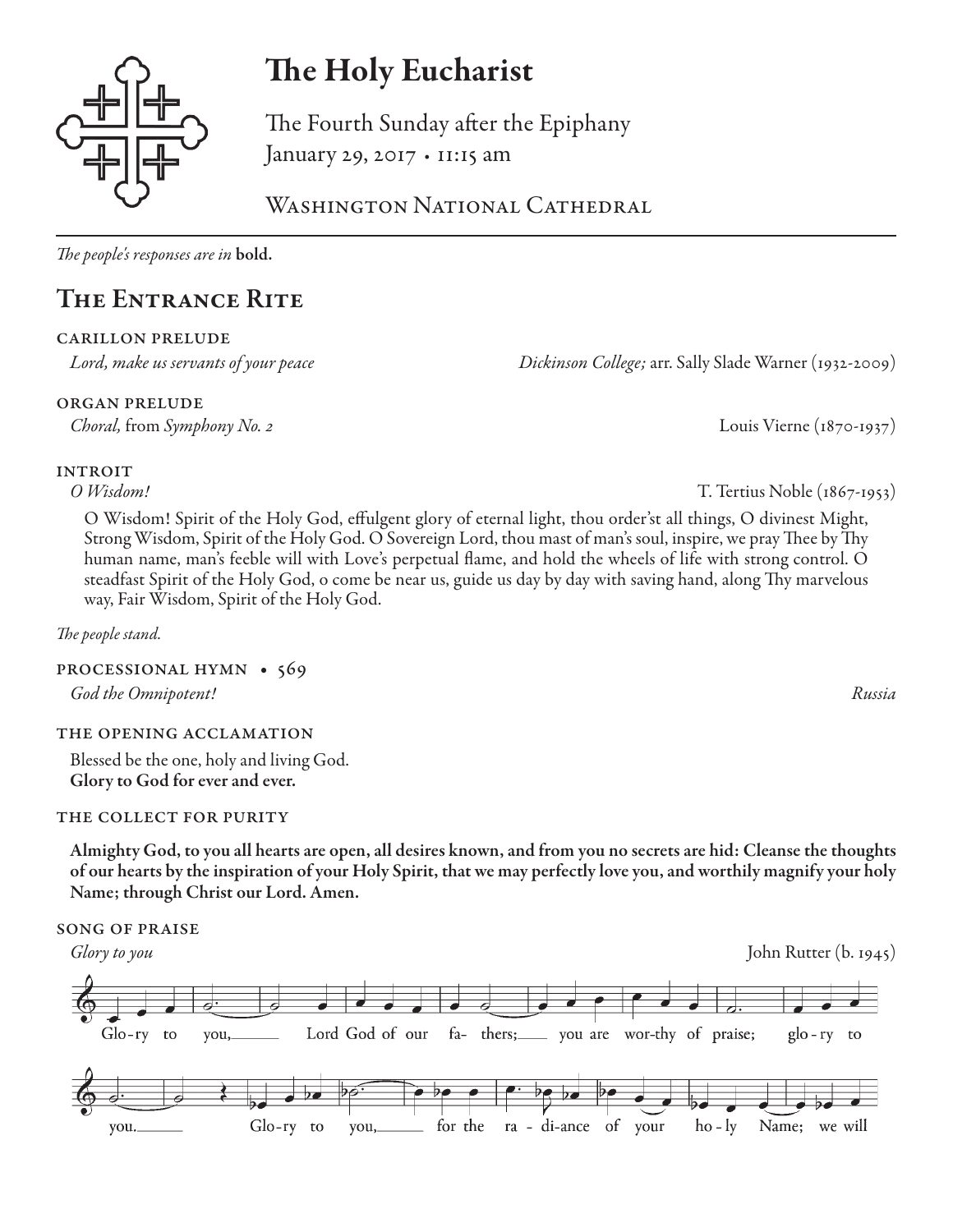

### The Word of God

#### the collect of the day

The Lord be with you. And also with you. Let us pray.

Almighty and everlasting God, you govern all things both in heaven and on earth: Mercifully hear the supplications of your people, and in our time grant us your peace; through Jesus Christ our Lord, who lives and reigns with you and the Holy Spirit, one God, for ever and ever. Amen.

*The people are seated.* 

#### THE FIRST READING Micah 6:1-8

Hear what the Lord says: Rise, plead your case before the mountains, and let the hills hear your voice. Hear, you mountains, the controversy of the Lord, and you enduring foundations of the earth; for the Lord has a controversy with his people, and he will contend with Israel. "O my people, what have I done to you? In what have I wearied you? Answer me! For I brought you up from the land of Egypt, and redeemed you from the house of slavery; and I sent before you Moses, Aaron, and Miriam. O my people, remember now what King Balak of Moab devised, what Balaam son of Beor answered him, and what happened from Shittim to Gilgal, that you may know the saving acts of the Lord. With what shall I come before the Lord, and bow myself before God on high? Shall I come before him with burnt offerings, with calves a year old? Will the Lord be pleased with thousands of rams, with ten thousands of rivers of oil? Shall I give my firstborn for my transgression, the fruit of my body for the sin of my soul?" He has told you, O mortal, what is good; and what does the Lord require of you but to do justice, and to love kindness, and to walk humbly with your God?

The Word of the Lord. Thanks be to God.

*2*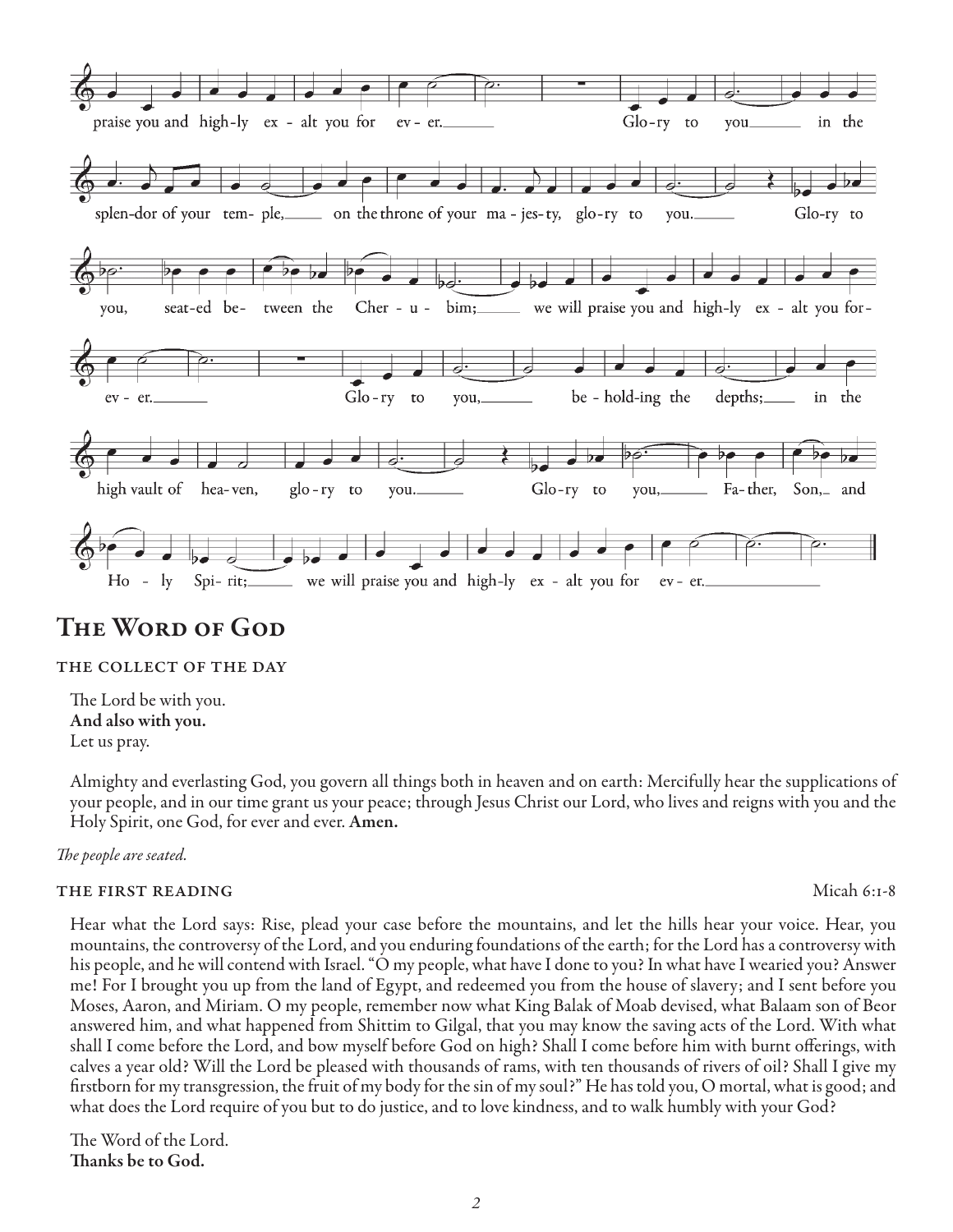#### *The choir introduces the antiphon; then all repeat.*



#### *All repeat the antiphon.*

#### THE SECOND READING THE SECOND READING

The message about the cross is foolishness to those who are perishing, but to us who are being saved it is the power of God. For it is written, "I will destroy the wisdom of the wise, and the discernment of the discerning I will thwart." Where is the one who is wise? Where is the scribe? Where is the debater of this age? Has not God made foolish the wisdom of the world? For since, in the wisdom of God, the world did not know God through wisdom, God decided, through the foolishness of our proclamation, to save those who believe. For Jews demand signs and Greeks desire wisdom, but we proclaim Christ crucified, a stumbling block to Jews and foolishness to Gentiles, but to those who are the called, both Jews and Greeks, Christ the power of God and the wisdom of God. For God's foolishness is wiser than human wisdom, and God's weakness is stronger than human strength.

Consider your own call, brothers and sisters: not many of you were wise by human standards, not many were powerful, not many were of noble birth. But God chose what is foolish in the world to shame the wise; God chose what is weak in the world to shame the strong; God chose what is low and despised in the world, things that are not, to reduce to nothing things that are, so that no one might boast in the presence of God. He is the source of your life in Christ Jesus, who became for us wisdom from God, and righteousness and sanctification and redemption, in order that, as it is written, "Let the one who boasts, boast in the Lord."

The Word of the Lord. Thanks be to God.

*The people stand.*

hymn at the sequence • 593 *Lord, make us servants of your peace Dickinson College*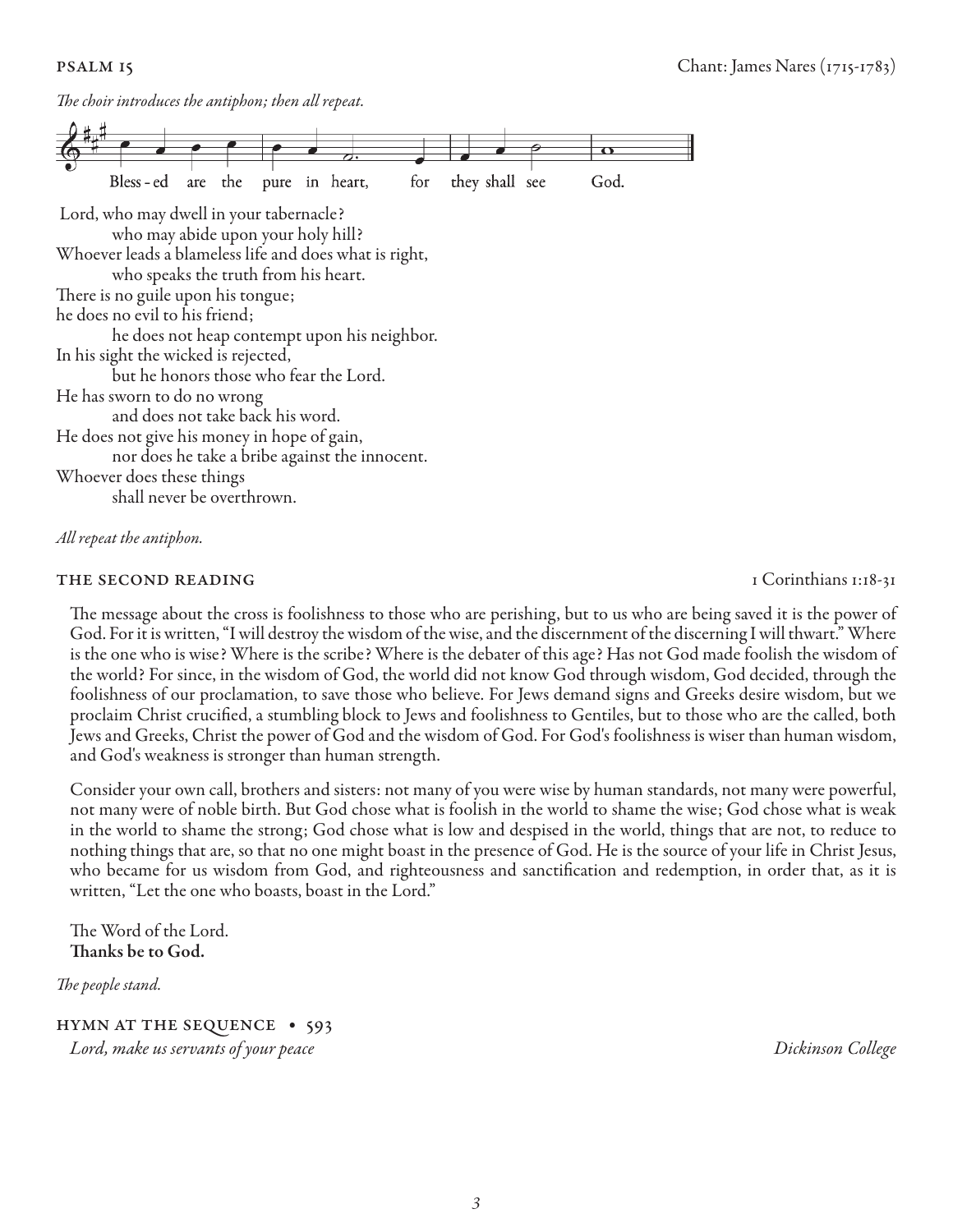#### THE HOLY GOSPEL NATION CONSTRUCTED AND MATTHEW SILED MATTHEW SILED MATTHEW SILED MATTHEW SILED MATTHEW SILED MA

The Holy Gospel of our Lord Jesus Christ according to Matthew. Glory to you, Lord Christ.

When Jesus saw the crowds, he went up the mountain; and after he sat down, his disciples came to him. Then he began to speak, and taught them, saying: "Blessed are the poor in spirit, for theirs is the kingdom of heaven. Blessed are those who mourn, for they will be comforted. Blessed are the meek, for they will inherit the earth. Blessed are those who hunger and thirst for righteousness, for they will be filled. Blessed are the merciful, for they will receive mercy. Blessed are the pure in heart, for they will see God. Blessed are the peacemakers, for they will be called children of God. Blessed are those who are persecuted for righteousness' sake, for theirs is the kingdom of heaven. Blessed are you when people revile you and persecute you and utter all kinds of evil against you falsely on my account. Rejoice and be glad, for your reward is great in heaven, for in the same way they persecuted the prophets who were before you."

The Gospel of the Lord.

Praise to you, Lord Christ.

*The people are seated at the invitation of the preacher.*

THE SERMON GERMON CHARGE SERMON THE SERMON SERVERS THE Reverend Canon Rosemarie Logan Duncan

*The people stand.*

#### the nicene creed

We believe in one God, the Father, the Almighty, maker of heaven and earth, of all that is, seen and unseen.

We believe in one Lord, Jesus Christ,

the only Son of God, eternally begotten of the Father, God from God, Light from Light, true God from true God, begotten, not made, of one Being with the Father. Through him all things were made. For us and for our salvation, he came down from heaven: by the power of the Holy Spirit he became incarnate from the Virgin Mary, and was made man. For our sake he was crucified under Pontius Pilate; he suffered death and was buried. On the third day he rose again in accordance with the Scriptures; he ascended into heaven and is seated at the right hand of the Father. He will come again in glory to judge the living and the dead, and his kingdom will have no end. We believe in the Holy Spirit, the Lord, the giver of life, who proceeds from the Father and the Son. With the Father and the Son he is worshiped and glorified. He has spoken through the Prophets. We believe in one holy catholic and apostolic Church. We acknowledge one baptism for the forgiveness of sins. We look for the resurrection of the dead, and the life of the world to come. Amen. the prayers of the people

*After each intercession,* God of life and light, hear us, we pray.

*The presider prays the concluding collect, and the people respond,* Amen.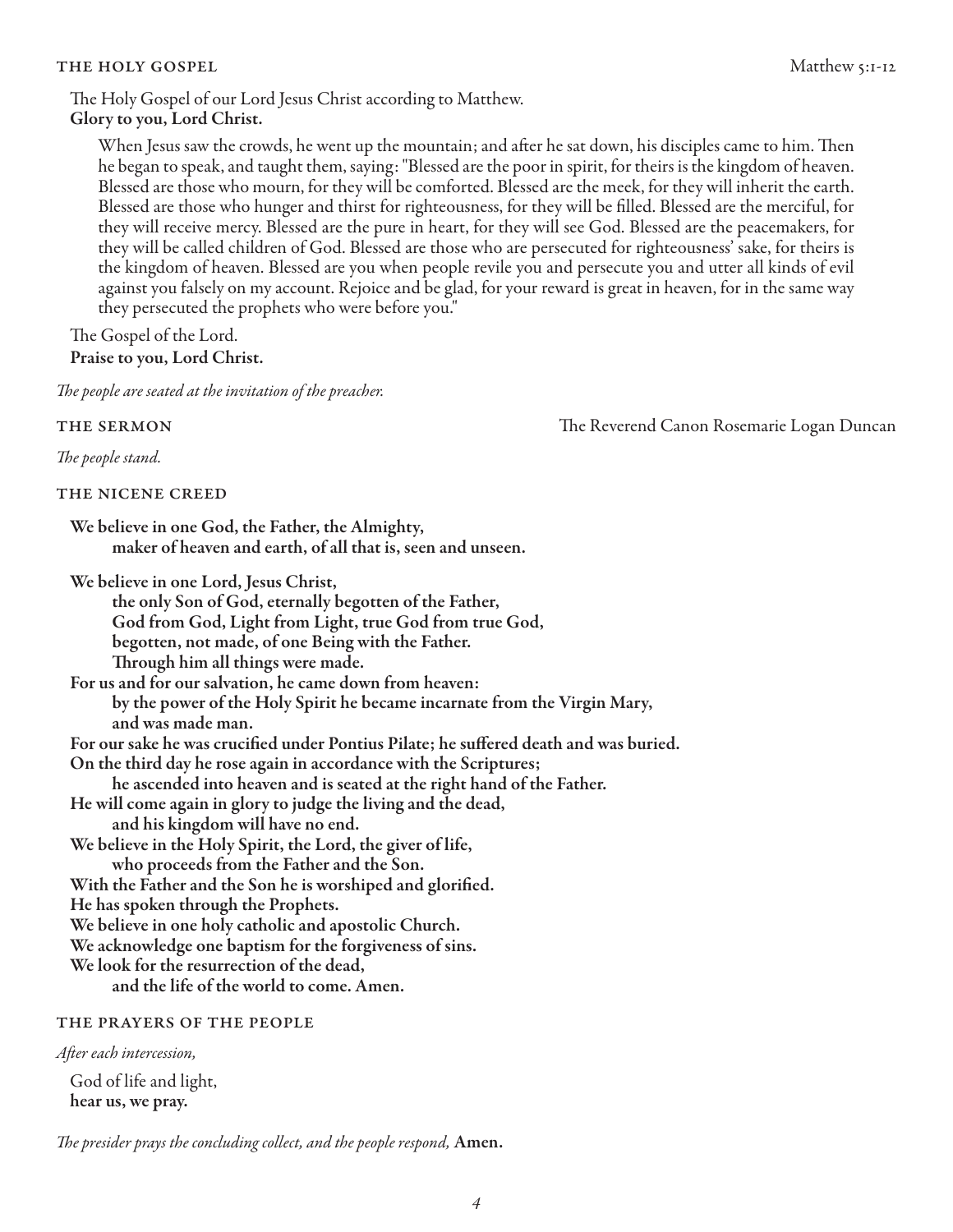#### confession and absolution

God of all mercy, we confess that we have sinned against you, opposing your will in our lives. We have denied your goodness in each other, in ourselves, and in the world you have created. We repent of the evil that enslaves us, the evil we have done, and the evil done on our behalf. Forgive, restore, and strengthen us through our Savior Jesus Christ, that we may abide in your love and serve only your will. Amen.

*The presider offers absolution and the people respond,* Amen.

#### the peace

The peace of the Lord be always with you. And also with you.

*The people greet one another with a sign of God's peace and then are seated.*

#### the offertory

*The people remain seated while an offering is received to support the Cathedral's ministry of sharing God's love with the world.*

#### anthem at the offertory

All wisdom is from the Lord; wisdom is with him forever. Who can count the sand of the seal the drops of rain, or the days of unending time? Who can measure the height of the sky, the breadth of the earth, or the depth of the abyss? Wisdom was first of all created things; intelligent purpose has been there from the beginning. Who has laid bare the root of wisdom? Who has understood her subtlety? One alone is wide, the Lord most terrible, seated upon his throne. It is he who created her, surveyed and measured her, an infused her into all his works. To all mankind he has given her in some measure, but in plenty to those who love him. Amen.

*The people stand.*

hymn at the presentation • 656 *Blessed are the pure in heart Franconia*

### The Holy Communion

#### the great thanksgiving

The Lord be with you. And also with you. Lift up your hearts. We lift them to the Lord. Let us give thanks to the Lord our God. It is right to give our thanks and praise.

*The presider offers thanks to God for the grace and mercy made available in Christ, and in response the people sing:*



*All wisdom comes from the Lord* William Mathias (1934-1992)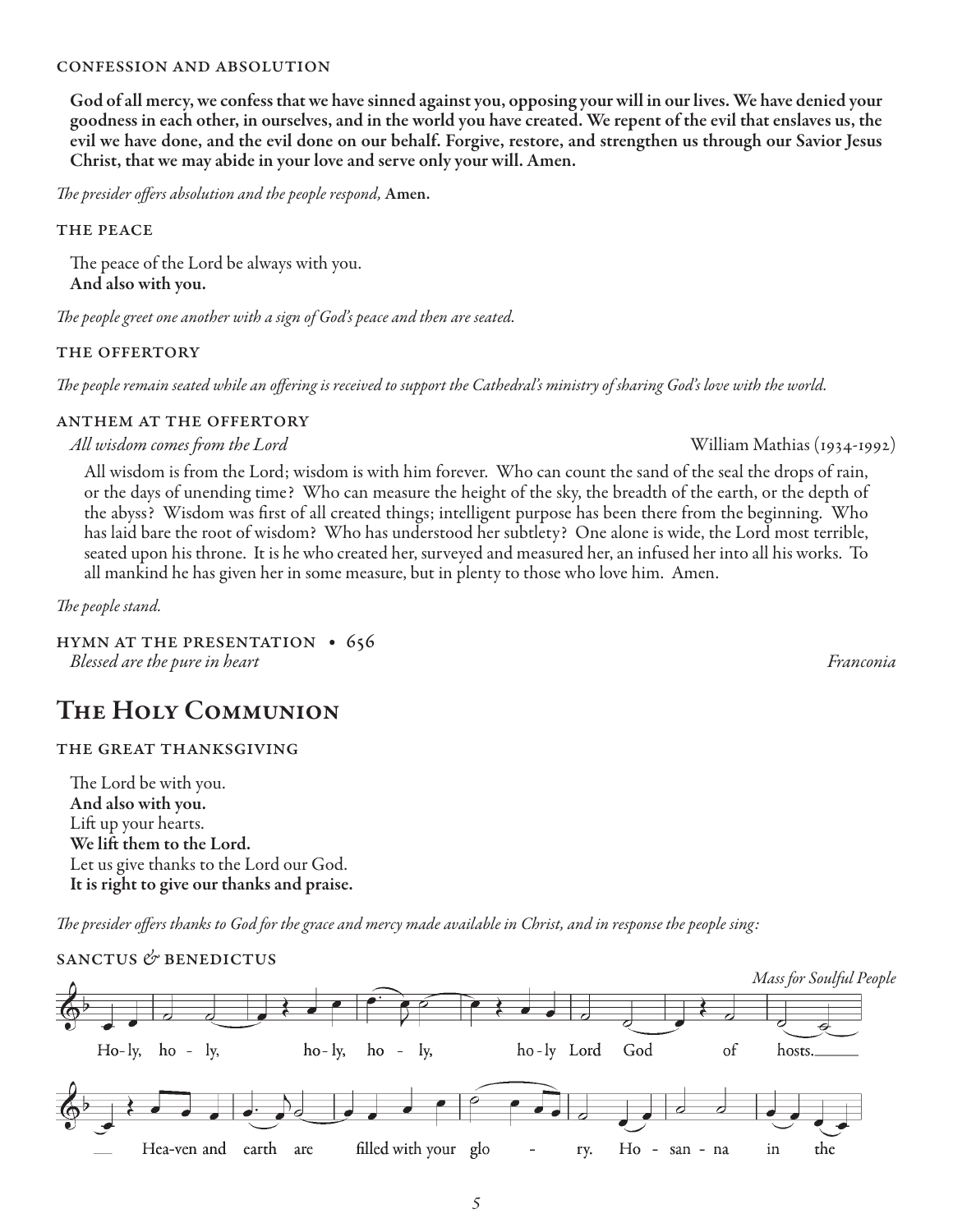

*The presider gives thanks to God for the reconciling work of Christ's passion and resurrection and prays over the bread and wine.*

Pour out your Spirit upon these gifts that they may be the Body and Blood of Christ. Breathe your Spirit over the whole earth and make us your new creation, the Body of Christ given for the world you have made.

In the fullness of time bring us with Peter and Paul, our patrons, and all your saints, from every tribe and language and people and nation, to feast at the banquet prepared from the foundation of the world. Through Christ and with Christ and in Christ, in the unity of the Holy Spirit, to you be honor, glory, and praise, for ever and ever. AMEN.

#### the lord's prayer

Notre Père…, Padre nuestro…, Vater unser…,

Our Father, who art in heaven, hallowed be thy Name, thy kingdom come, thy will be done, on earth as it is in heaven. Give us this day our daily bread. And forgive us our trespasses, as we forgive those who trespass against us. And lead us not into temptation, but deliver us from evil. For thine is the kingdom, and the power, and the glory, for ever and ever. Amen.

#### the breaking of the bread *&* the fraction anthem



*The people are seated.* 

#### THE INVITATION TO COMMUNION

*All who seek God and a deeper life in Christ are welcome to receive Holy Communion. Please receive the bread in open and outstretched hands and sip the wine from the chalice, guiding it gently to your lips; or you may dip the wafer into the wine. Gluten-free wafers are available; please make your need known to the minister. Respond to receiving Communion by saying "Amen." If you prefer to receive a blessing instead, please indicate your choice by crossing your hands across your chest.* 

*During the administration of Holy Communion the laying on of hands and prayers for healing is offered in St. John's Chapel. Please enter the chapel by the ramp to the right of the pulpit.*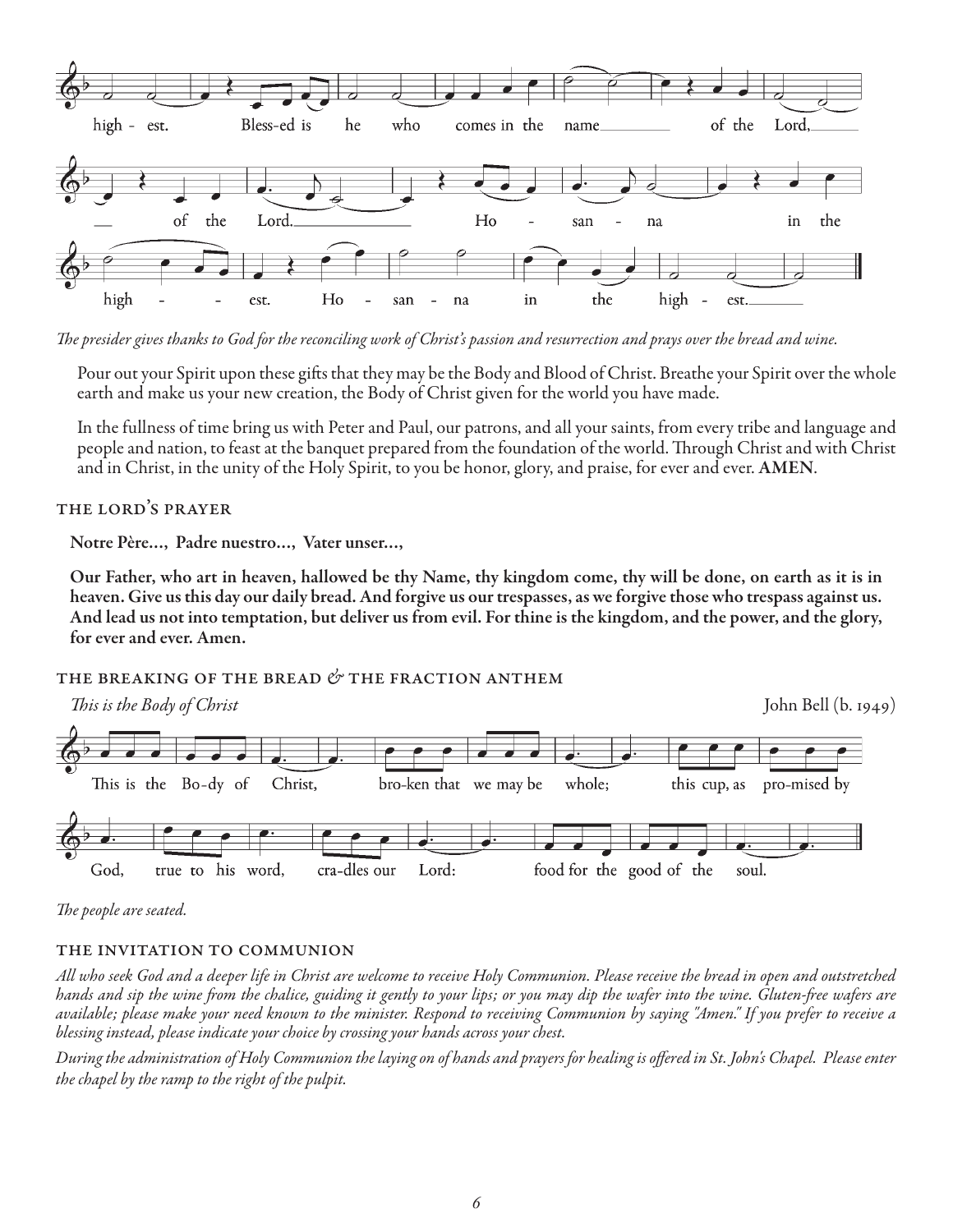#### anthem during the communion

#### *Beatitudes adapted from Russian Orthodox Liturgy*

*Remember your servants, Lord, when you come in your kingly power.* Blessed are the poor in spirit; for theirs is the kingdom of heaven. Blessed are those who mourn; for they shall be comforted. Blessed are the meek; for they shall inherit the earth. Blessed are those who hunger and thirst after righteousness; for they shall be satisfied. Blessed are the merciful; for they shall obtain mercy. Blessed are the pure in heart; for they shall see God. Blessed are the peacemakers; for they shall be called the children of God. Blessed are those who are persecuted for righteousness' sake; for theirs is the kingdom of heaven. Blessed are you when the world reviles you and persecutes you; and utters all manner of evil against you falsely for my sake: Rejoice and be exceeding glad; for great is your reward in heaven. *(Matthew 5:3-12)*

*The people stand.* 

#### the postcommunion prayer

Loving God, we give you thanks for restoring us in your image and nourishing us with spiritual food in the sacrament of Christ's Body and Blood. Now send us forth a people, forgiven, healed, renewed; that we may proclaim your love to the world and continue in the risen life of Christ our Savior. Amen.

#### the blessing

*The presider blesses the people, and the people respond,* Amen*.*

closing hymn • 556 *Rejoice, ye pure in heart Marion*

the dismissal

Go in the light and peace of Christ. Thanks be to God.

organ voluntary

*Fugue in C, BuxWV174* Dietrich Buxtehude (c. 1637-1707)